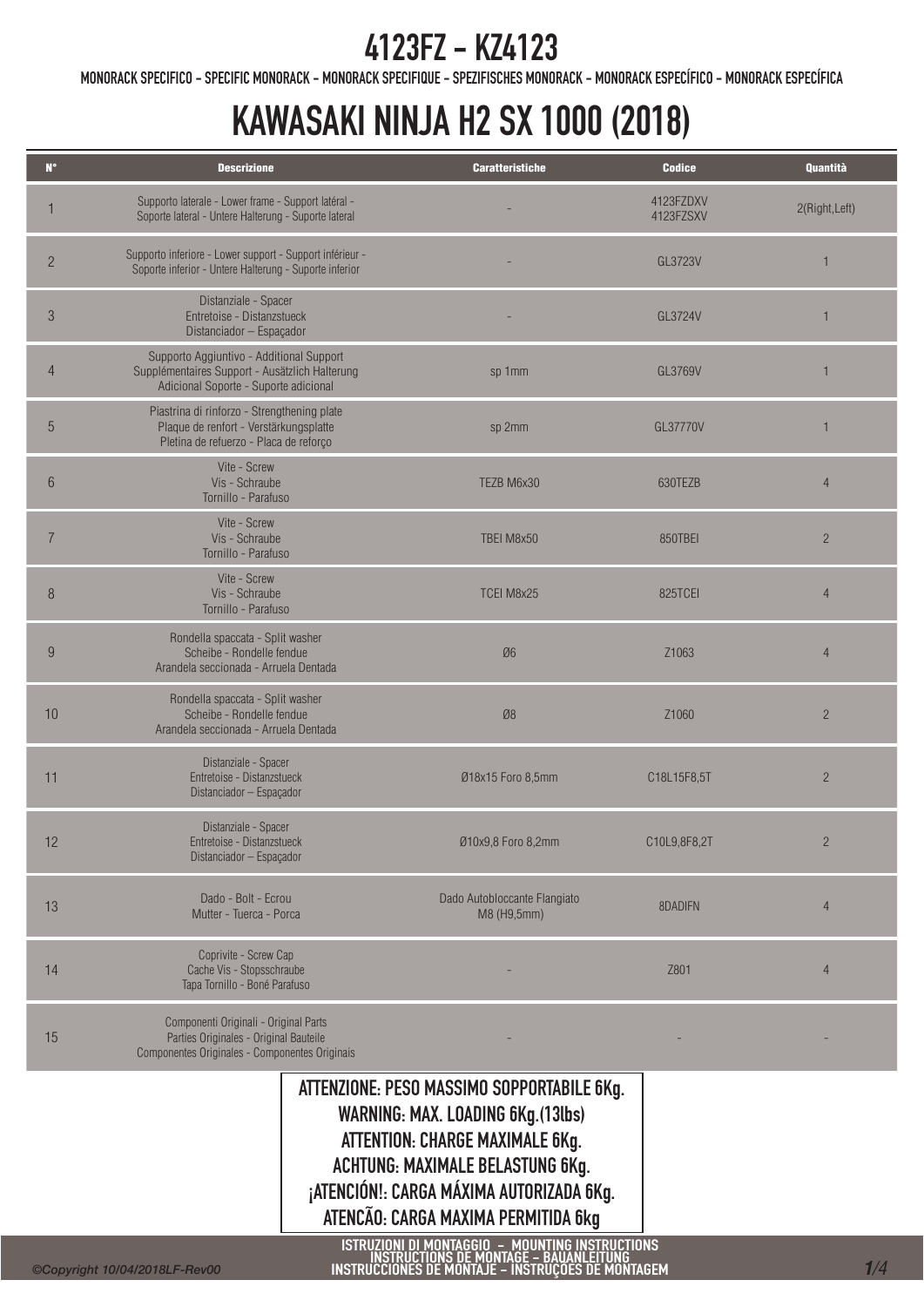MONORACK SPECIFICO - SPECIFIC MONORACK - MONORACK SPECIFIQUE - SPEZIFISCHES MONORACK - MONORACK ESPECÍFICO - MONORACK ESPECÍFICA

## KAWASAKI NINJA H2 SX 1000 (2018)



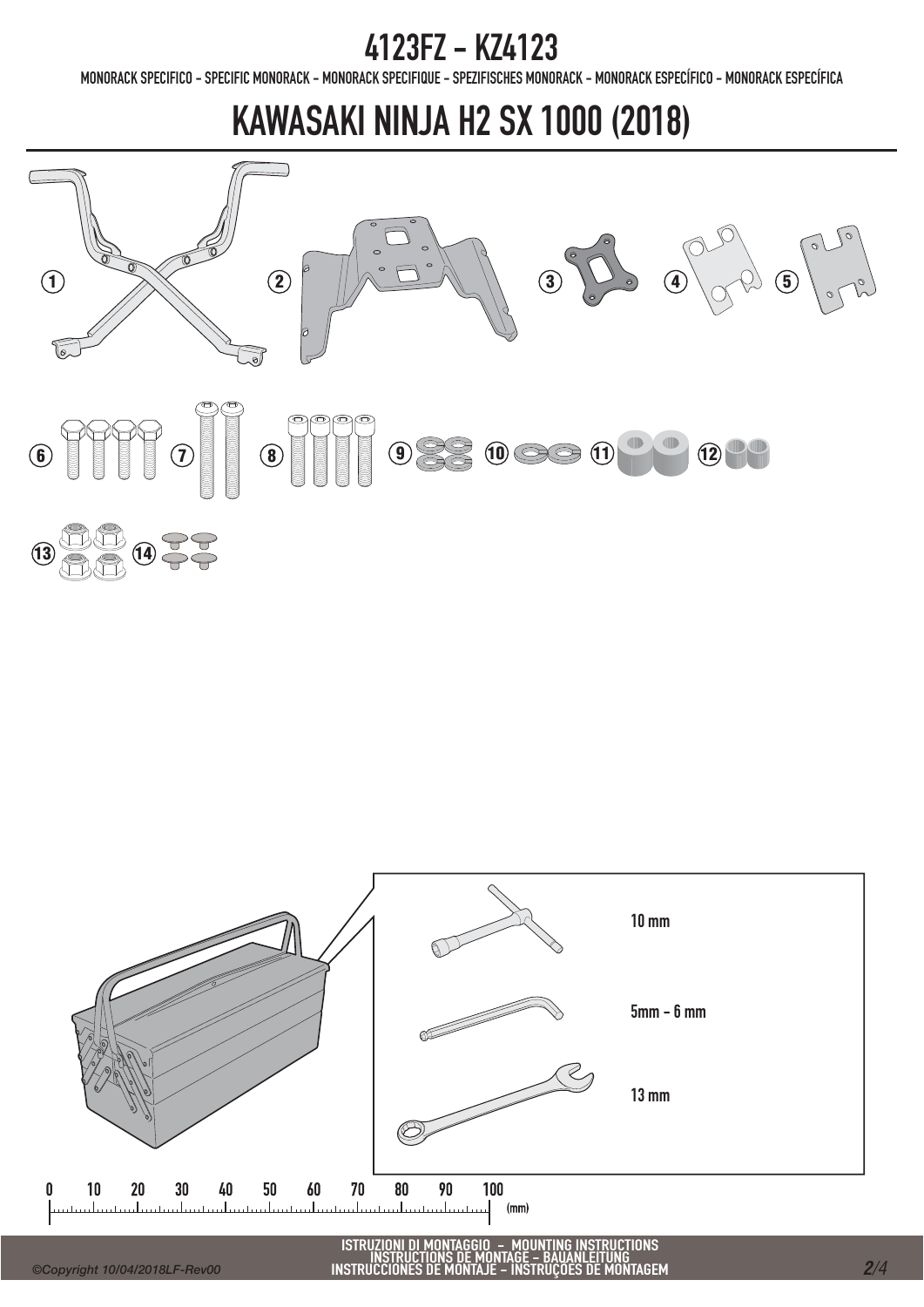MONORACK SPECIFICO - SPECIFIC MONORACK - MONORACK SPECIFIQUE - SPEZIFISCHES MONORACK - MONORACK ESPECÍFICO - MONORACK ESPECÍFICA

# KAWASAKI NINJA H2 SX 1000 (2018)